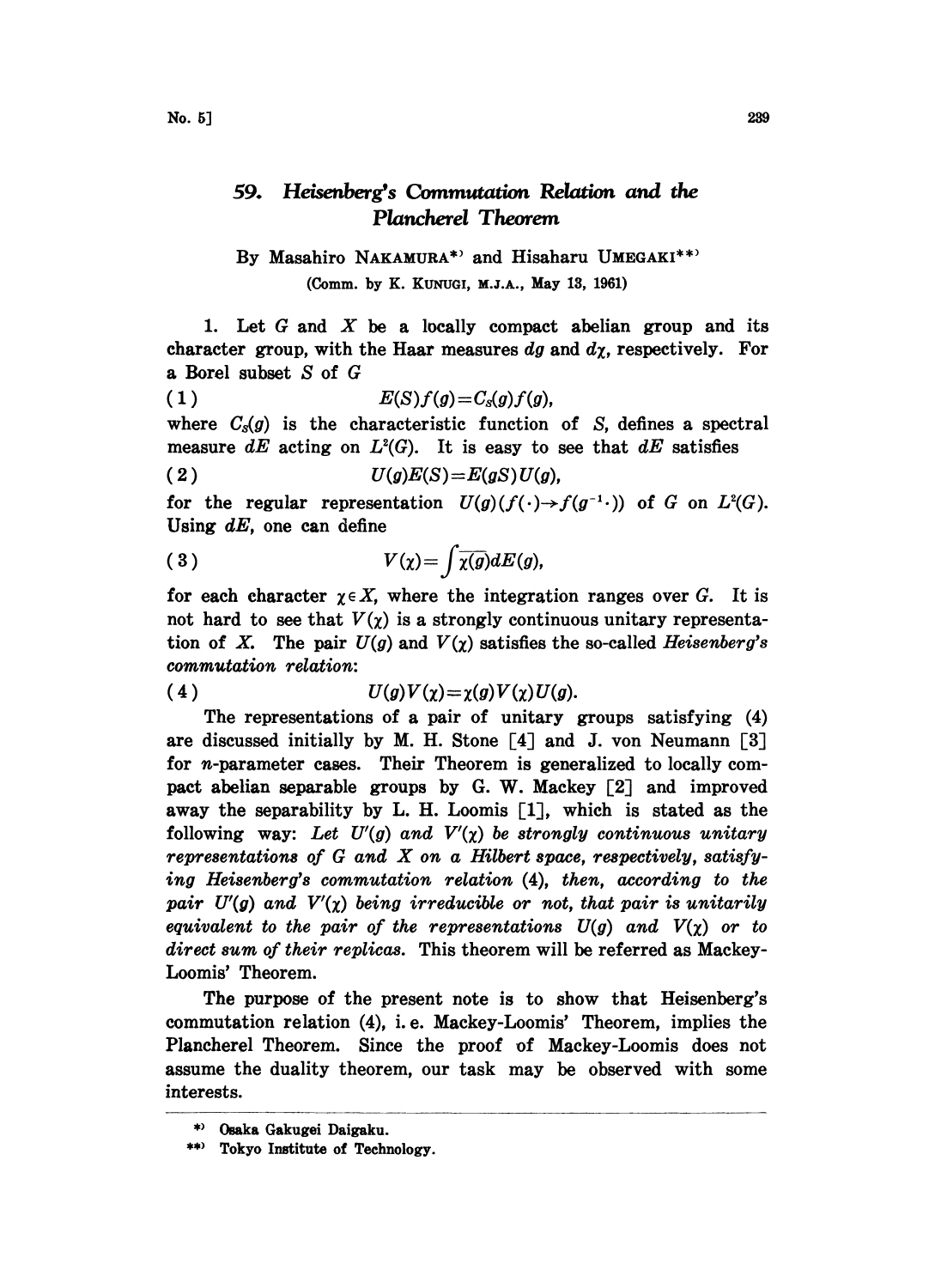2. Let  $dE'$  be the spectral measure acting on  $L<sup>2</sup>(X)$ , which is defined by the characteristic functions  $C_{S'}$  of Borel sets S' in X. Denote

$$
U'(g) = \int \overline{\chi(g)} dE'(\chi).
$$

Then  $U'(g)$  is a strongly continuous unitary representation of G. It is easy to see that  $U'(g)$  is a multiplication operator over  $L^2(X)$  by a Borel measurable function  $F<sub>g</sub>(\chi)$ , and hence  $U'(gh)=U'(g)U'(h)$  and the strong continuity imply  $F<sub>g</sub>(\chi) = \chi(g)$ , i.e. the inner product  $(U'(g))$  $\zeta$ ,  $\eta$ ) =  $\int \overline{\chi(g)} \xi(\chi) \overline{\eta(\chi)} d\chi$  for every  $\xi$ ,  $\eta \in L^2(X)$ . Denote the regular representation of X by  $V'(\chi)$ . Then the pair  $U'(g)$  and  $V'(\chi)$  satisfies the commutation relation (4), because  $E'(S')V'(\chi) = V'(\chi)E'(\chi^{-1}S')$ . Moreover such a pair  $U'(g)$  and  $V'(\gamma)$  is irreducible. Indeed, let a be a bounded operator on  $L^2(X)$  commuting with all  $U'(g)$  and  $V'(\chi)$ . Since the von Neumann algebra A generated by  $U'(g)$ ,  $g \in G$ , is maximally abelian, a belongs to A and <sup>a</sup> multiplication operator by a Borel measurable function  $a(\chi)$ . While

 $a(\chi^{-1} \chi_1)\xi(\chi^{-1} \chi_1)=V'(\chi)(a\xi)(\chi_1)=a(V'(\chi)\xi)(\chi_1)=a(\chi_1)\xi(\chi^{-1} \chi_1)$ implies that  $a(\chi^{-1}\chi_1)=a(\chi_1)$  for all  $\chi$  and a.e.  $\chi_1 \in X$ . Hence a is a constant operator.

Since  $U'$  and  $V'$  satisfy (4), it is possible to apply Mackey-Loomis' Theorem on  $U'$  and  $V'$ , that is, there exists a unitary transformation T mapping  $L^2(G)$  onto  $L^2(X)$  such that

(5)  $U'(g)T = TU(g)$  for every  $g \in G$ and (6)  $V'(\chi)T = TV(\chi)$  for every  $\chi \in X$ .

Let F be the transformation mapping  $L^{1}(G)$  into the space of continuous functions on  $X$ , defined by the following:

$$
(F\varphi)(\chi) = \int \overline{\chi(g)}\varphi(g) dg \quad \text{for every } \varphi \in L^1(G).
$$

Then it will be proved the followings:

LEMMA 1.  $T(\varphi*\psi)=(T\varphi)(F\psi)$  for every  $\varphi, \psi \in L^1(G) \cap L^2(G)$ , where  $\varphi * \psi$  denotes the convolution of  $\varphi$  and  $\psi$ .<sup>1)</sup><br>Proof. For a.e.  $\chi \in X$ ,

Proof. For a.e. 
$$
\chi \in X
$$
,

$$
T(\varphi \ast \psi)(\chi) = T \left[ \int \varphi(g^{-1} \cdot) \psi(g) dg \right](\chi) = T \left[ \int U(g) \varphi(\cdot) \psi(g) dg \right](\chi),
$$

where the integration is  $L^2$ -valued Bochner integral and T is bounded, and hence the integration commutes with the operator T, therefore

<sup>1)</sup> For any bounded linear transformation L from  $L^2(G)$  into or onto  $L^2(X)$ ,  $U'(g)L$  $=LU(g)$  if and only if  $L(\varphi*\psi)=(L\varphi)(F\psi)$ . Indeed, the 'only if' part is proved by the same way of the proof of Lemma 1, and the 'if' part may be proved by using of the approximate identity  ${e_a}$  and by similar method of the proof of Lemma 2. We omit it.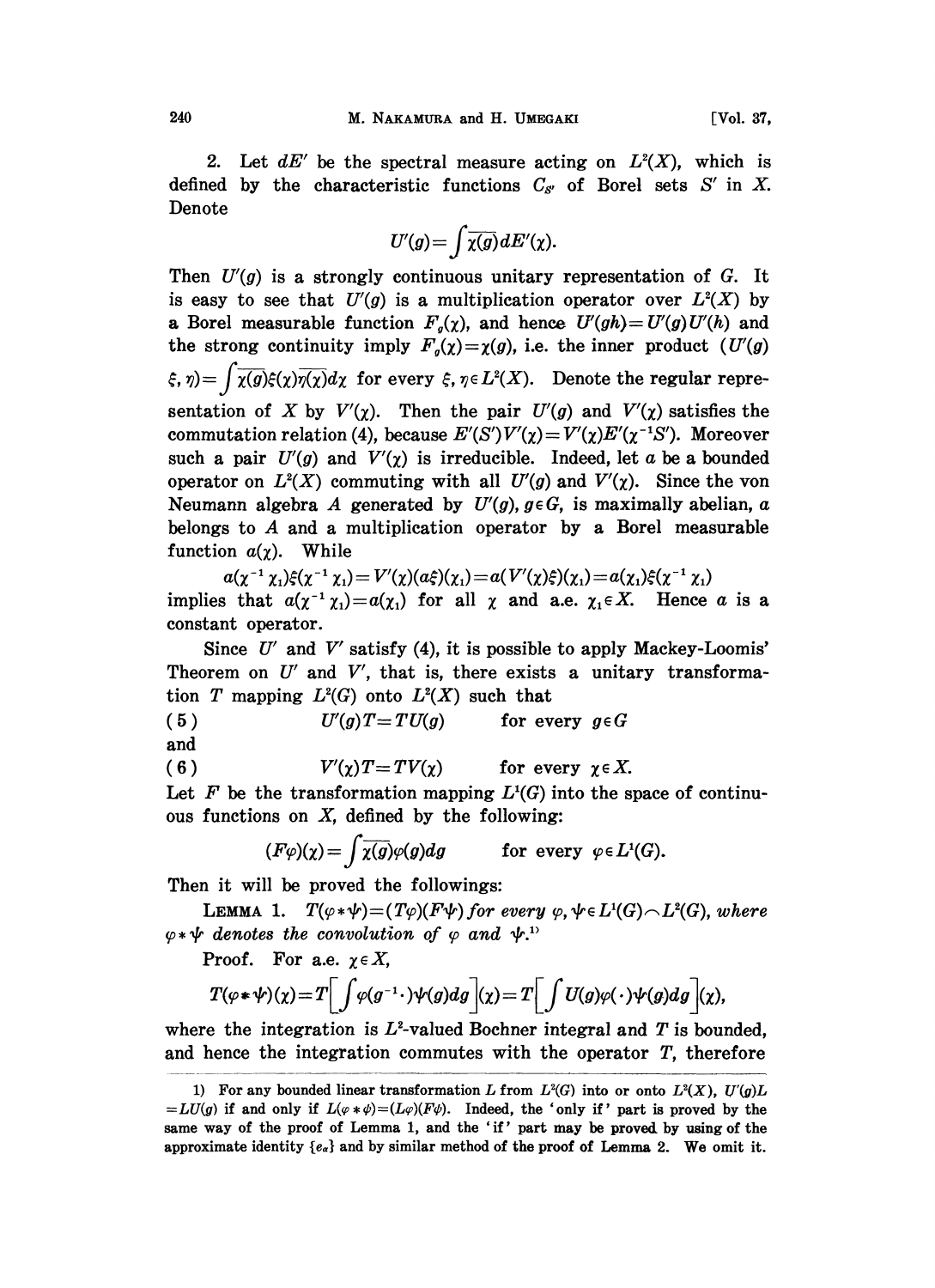No. 5] Heisenberg's Commutation Relation and the Plancherel Theorem 241

$$
=\int \Bigl[ (TU(g)\varphi)(\chi)\psi(g)\Bigr] dg = \int (U'(g)T\varphi)(\chi)\psi(g) dg
$$
  
= 
$$
\int \overline{\chi(g)}(T\varphi)(\chi)\psi(g) dg = (T\varphi)(\chi)\int \overline{\chi(g)}\psi(g) dg
$$
  
= 
$$
(T\varphi)(F\psi)(\chi).
$$

**LEMMA 2.** There exists a measurable function  $\alpha(\chi)$  on X such that  $(T\varphi)(\chi) = \alpha(\chi)(F\varphi)(\chi)$ , a.e. in X, for every  $\varphi \in L^1(G) \setminus L^2(G)$ .

Proof. Let  $\{e_{\alpha}\}\$ be an approximate identity in  $L^{1}(G)$  generated by a complete neighbourhood system  $\{N_a\}$  of the unit of G. Then  $e_a$  belongs to  $L^1(G) \sim L^2(G)$ . For such  $e_a$ ,  $e_a * \varphi \rightarrow \varphi$  in both  $L^1$ - and  $L$ <br>means, therefore,  $T(e_a * \varphi) \rightarrow T\varphi$  in  $L^2$ -mean. While by Lemma 1,  $T(e_a \varphi)$ <br> $\sim (Te_a)(E_a)$ . Since  $E_a$  and  $L^1(G)$ ,  $L^2(G)$  is originally  $\varphi$ )=(Te<sub>a</sub>)(F $\varphi$ ). Since {F $\varphi$ ;  $\varphi \in L^1(G) \setminus L^2(G)$ } is uniformly dense in  $C_{\infty}(X)$ , means, therefore,  $T(e_{\alpha} * \varphi) \rightarrow T\varphi$  in  $L^2$ -mean. While by Lemma 1,  $T(e_{\alpha} * \varphi)$ where  $C_{\infty}(X)$  is the space of all continuous functions on X vanishing at infinite,  $\lim_{\alpha} Te_{\alpha}$  exists ( $=\alpha$ , say) and is clearly measurable. Therefore  $(Te_a)(F\varphi)(\chi) \rightarrow \alpha(\chi)(F\varphi)(\chi) = (T\varphi)(\chi)$  a.e. in X.

**LEMMA 3.** The function  $\alpha(\chi)$  equals to a non-zero constant  $\alpha_0$ , say  $|\alpha_0|=1/c$ , a.e. in X.

Proof. By (6) and Lemma 2, for any  $\varphi \in L^1(G) \setminus L^2(G)$ 

 $(TV(\chi)\varphi)(\chi_1)=(V'(\chi)T\varphi)(\chi_1)=V'(\chi)(\alpha\cdot F\varphi)(\chi_1)=\alpha(\chi^{-1}\chi_1)(F\varphi)(\chi^{-1}\chi_1).$ While,  $(TV(\chi)\varphi)(\chi_1) = \alpha(\chi_1) \cdot F(V(\chi)\varphi)(\chi_1) = \alpha(\chi_1)(F\varphi)(\chi^{-1}\chi_1)$ . Hence  $=$  constant a.e. in X.  $=$ constant a.e. in X.

3. Summing up Lemmas 1, 2 and 3, one has immediately

THE PLANCHEREL THEOREM. Denote the Fourier transformation by  $\mathcal F$  which is defined such that<sup>2)</sup>

$$
\mathcal{F}\colon\varphi\!\in\!L^2(G)\,\to\,\frac{1}{c}\!\int\!\overline{\chi(g)}\varphi(g)dg.
$$

Then, for every  $\varphi$ ,  $\psi \in L^2(G)$ 

(7) 
$$
\int |(\mathcal{F}\varphi)(\chi)|^2 d\chi = \int |\varphi(g)|^2 dg
$$

and

(8) 
$$
\int (\mathcal{F}\varphi)(\chi)(\overline{\mathcal{F}\psi)(\chi})d\chi = \int \varphi(g)\overline{\psi(g)}dg.
$$

In this Theorem, the formula (8) follows immediately from (7). Let  $\mathcal{F}^{-1}$  be the inverse of  $\mathcal{F}$ , then  $\mathcal{F}^{-1}$  is unitary transformation from  $L^2(X)$  onto  $L^2(G)$ , and we prove the following

 $(\mathcal{F}^{-1}\xi)(g) = \frac{1}{c}\int \chi(g)\xi(\chi) d\chi$ THE FOURIER INVERSION FORMULA.

a.e.  $g \in G$  for every  $\xi \in L^1(X) \cap L^2(X)$ .

Proof. For every  $\psi \in L^1(G) \frown L^2(G)$ , the inner product  $(\mathcal{F}^{-1}\xi, \psi) = (\mathcal{F}\mathcal{F}^{-1}\xi, \mathcal{F}\psi) = (\xi, \mathcal{F}\psi) = \int \xi(\chi) \overline{(\mathcal{F}\psi)(\chi)} d\chi$ 

<sup>2)</sup> For the function  $\varphi \in L^2(G)$  not belonging to  $L^1(G)$ , the transformation is defined by the  $L^2$ -approximation.